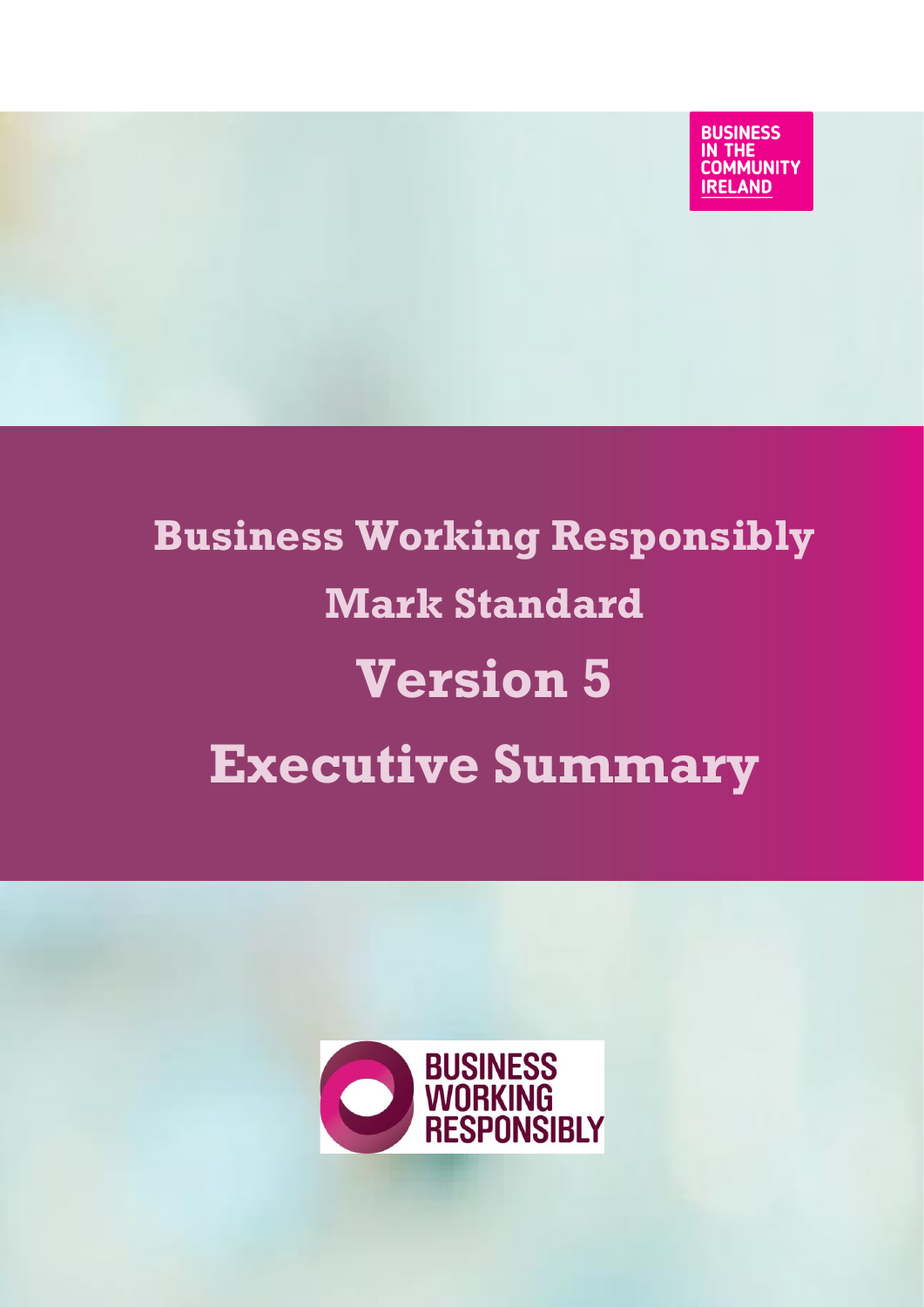### **Contents**

| <b>Initial Mark Certification Process5</b>         |
|----------------------------------------------------|
|                                                    |
|                                                    |
|                                                    |
|                                                    |
| <b>Transitioning from Version 4 to Version 5 8</b> |
|                                                    |
|                                                    |

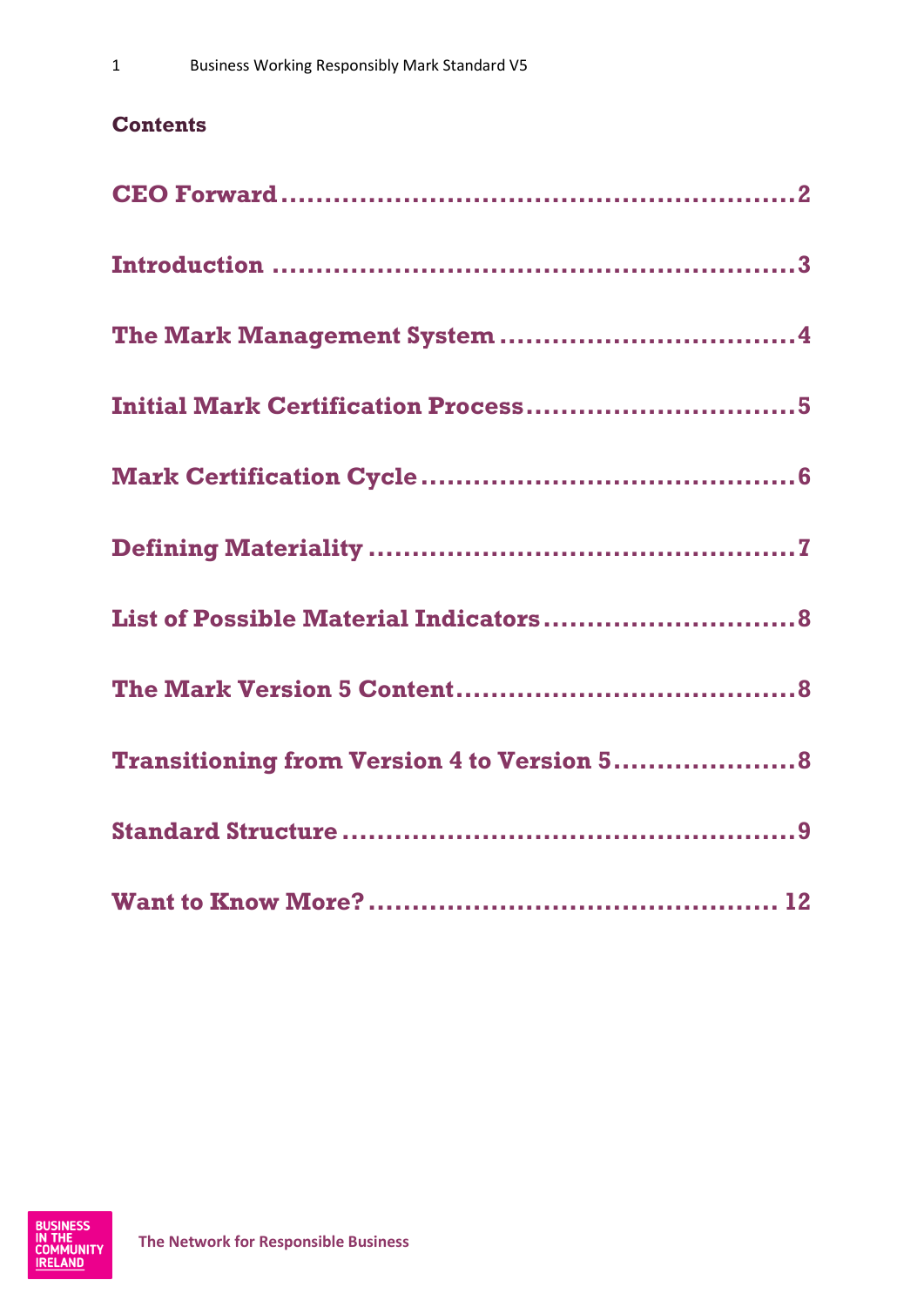

# <span id="page-2-0"></span>CEO Forward

The first version of the Business Working Responsibly Mark was launched 10 years ago. Business in the Community Ireland saw the need for a third party verified standard to be offered for companies that wanted to objectively demonstrate that their management systems were aligned with the stateof-the-art in sustainable and responsible business. The first certified companies saw in the certification process an opportunity to differentiate from competitors, to stand-out from other sites in multinational global contexts and to communicate in a different way about the excellence of their practices.

Fast forward to 2021, sustainability is a top concern for any business. Society, regulators, investors, customers and employees demand transparency, accountability, high standards and evidence that businesses are being managed in a responsible way. Equally, the climate emergency and the growing inequality on our society, exposed bare by the pandemic are shining a light on business. Sustainability is more than competitive differentiation. Sustainability is an opportunity to futureproof the business model and to design and launch products and services for a growing market that demands sustainability credentials.

Sustainability is an evolving journey and through its first decade, the Business Working Responsibly Mark has reflected the changing landscape of sustainability. Through multi-stakeholder consultation, Business in the Community has further evolved the contents of the Mark and designed the certification process that is effective and can be embedded into the management systems of businesses.

It gives me great pleasure in presenting Version 5 of the Business Working Responsibly Mark as the fundamental standard that will allow businesses to develop a credible, meaningful roadmap to sustainability. I am particularly inspired by the new structure of the standard, focused around a strong foundation on governance and incorporating new and vital dimensions of economic impact.

The ambition of Business in the Community Ireland is for the Business Working Responsibly Mark to become the leading standard for business that can foster a culture of continuous improvement, ongoing accountability and leadership for sustainability.

The planet, society, employees, customers, investors are expecting more businesses to be part of a change towards a low carbon and inclusive future for all.

We look forward to continuing to build the next generation of responsible and sustainable business.

Tonineword

Tomás Sercovich

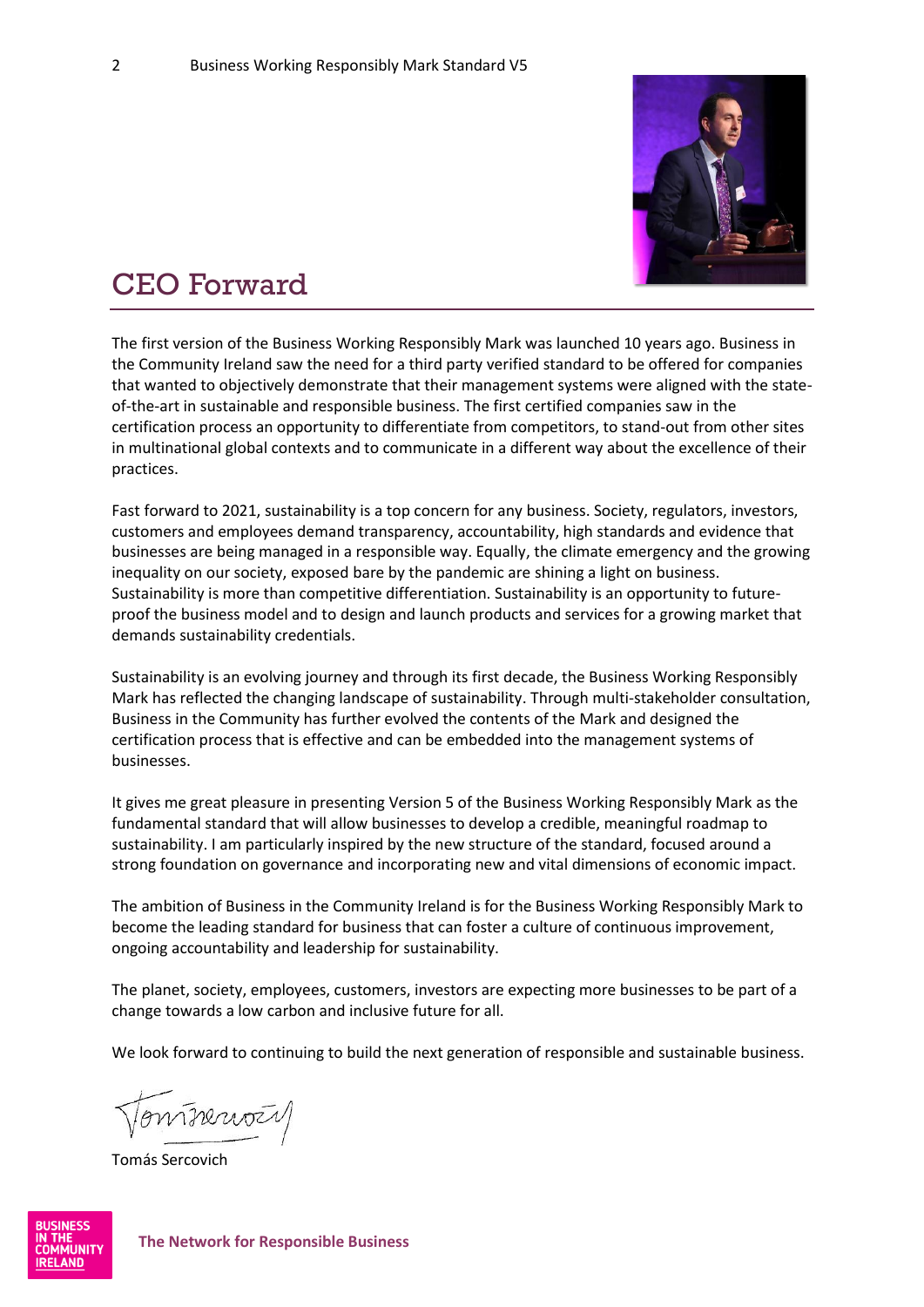# <span id="page-3-0"></span>Introduction

Established in 2010, the Business Working Responsibly Mark ('the Mark') has become one of Ireland's top standards for CSR and Sustainability. The Mark assesses the full Management System from Context to Continuous Improvement across four broad pillars:

- Governance
- Economy
- **Social**
- Environment

The Mark is independently audited by the National Standards Authority of Ireland (NSAI). The NSAI is an external standard certification body and audit service. The NSAI will act independently to perform its work and communicate its results to the certifying body, Business in the Community Ireland. Once achieved, certification is valid for three years subject to the terms of the Mark Membership Agreement (see Mark Certification Cycle for additional details).

The Mark is:

- Reviewed annually and updated with input from Industry and other internal and external stakeholders to remain current with sustainability trends. Significant content and process changes occur within a three-year cycle. The most recent version, Version 5: August 2021 will be available for certifications commencing in 2022.
- Third party verified by the National Standards Authority of Ireland (NSAI).
- Originally inspired by ISO26000 and BITCI's more than 20 years of experience, the Mark now incorporates other standards and frameworks into content scope like GRI, the SDGs, SA8000, and various relevant ISO standards and guidance documents (e.g., 20400, 37000).
- A strategic management assessment framework which facilitates internal organisational collaboration and supports the integration of environmental and social imperatives into core business practices.
- Open to all organisations.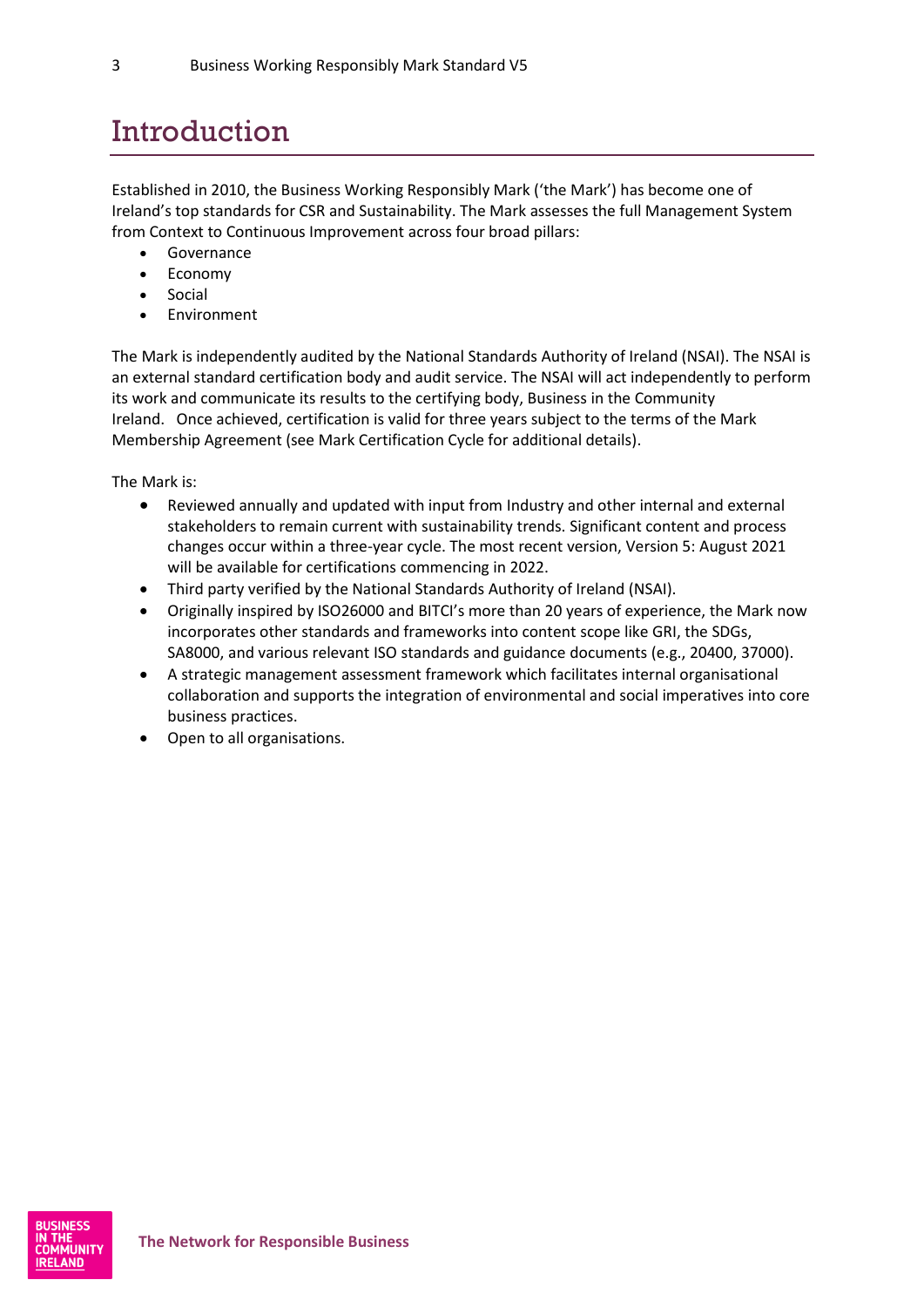### <span id="page-4-0"></span>The Mark Management System





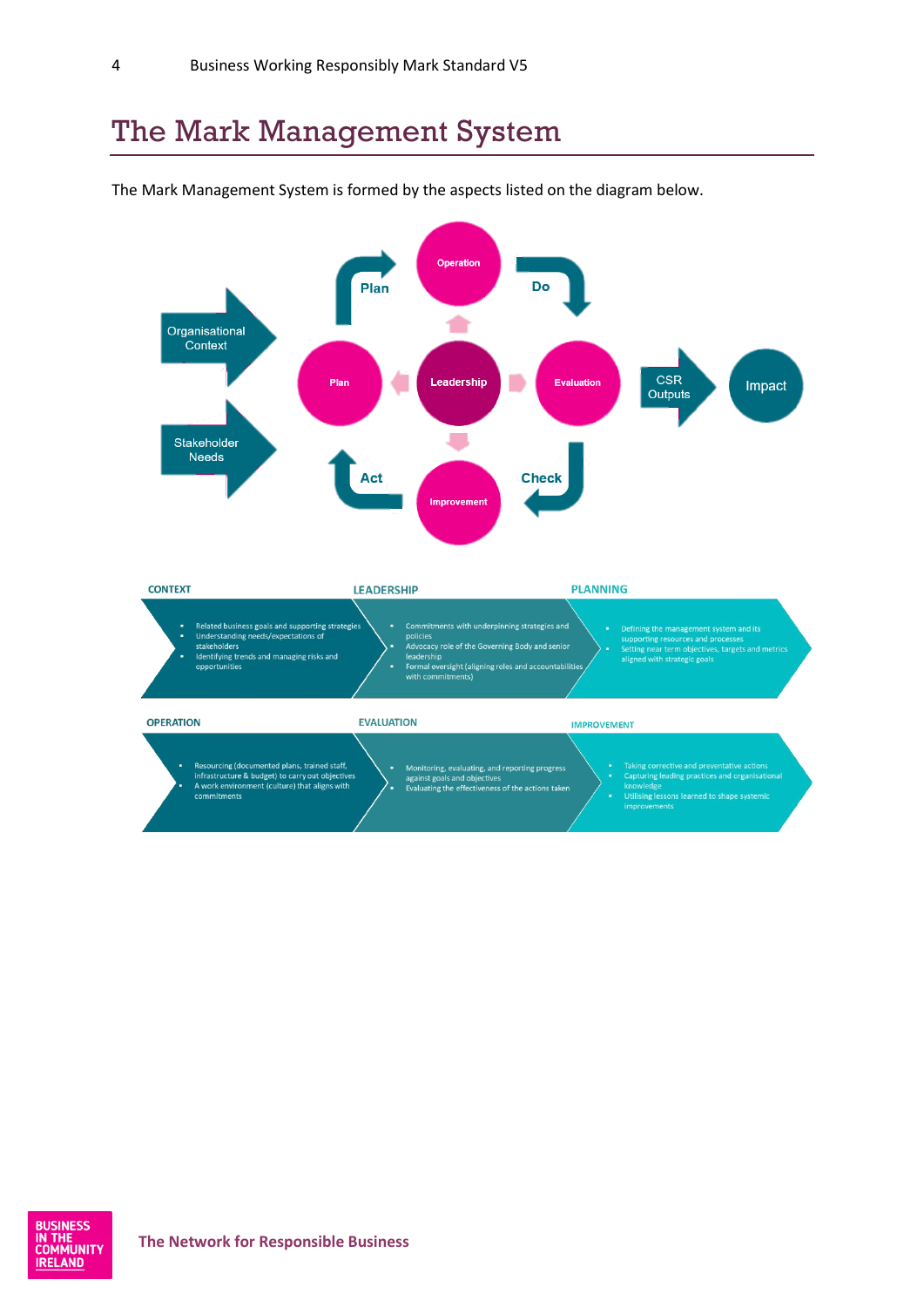### <span id="page-5-0"></span>Initial Mark Certification Process

Mark Certification follows a three-stage process.



**The first stage is an Initial Assessment** where materiality is agreed (see "Defining Materiality" below) and gaps or potential non-conformities are identified in the management systems underpinning all topics (particularly those which are deemed highly material). Gaps are identified through interviews with key organisational personnel and evidence review of documents which underpin the topic's management system. There is a single management system which underpins the entire structure (Governance), which is generally then supported by topical management systems which provide more detailed guidance to the specific Mark indicators. During the Initial Assessment, the entire series of management systems is thoroughly reviewed.

**The second stage is a Pre-Audit Review (Mock Audit)** where the organisation has an opportunity to provide additional evidence to demonstrate conformity. This may be evidence that was developed following the Initial Assessment process or it might be evidence that was already in place but not shown during the Initial Assessment process. The Mock Audit follows the same structure as the Certification Audit (overall management system audit, process audits, and employee interviews) but in a compressed duration compared to the Certification Audit. The Mock Audit may identify additional nonconformities that should be addressed before the Certification Audit.

**The third and final stage of the certification process is the Certification Audit**. Like the Mock Audit, the Certification Audit is an opportunity to assess management system conformity. The Certification Audit is conducted by the NSAI on behalf of the certifying body, Business in the Community Ireland. The audit can be anywhere from 2 days to 5 or more depending upon the scope and complexity of the organisation being audited. The audit will identify strengths, weaknesses, and nonconformities. Nonconformities are classified as either Major or Minor. Major nonconformities are systemic failures in the management system which threaten an organisation's ability to achieve its CSR and Sustainability goals. They represent a barrier to certification and must be closed (and verified by the NSAI) prior to certification being granted.

Once certification is granted, it is valid for three years subject to the terms of the Mark Membership Agreement.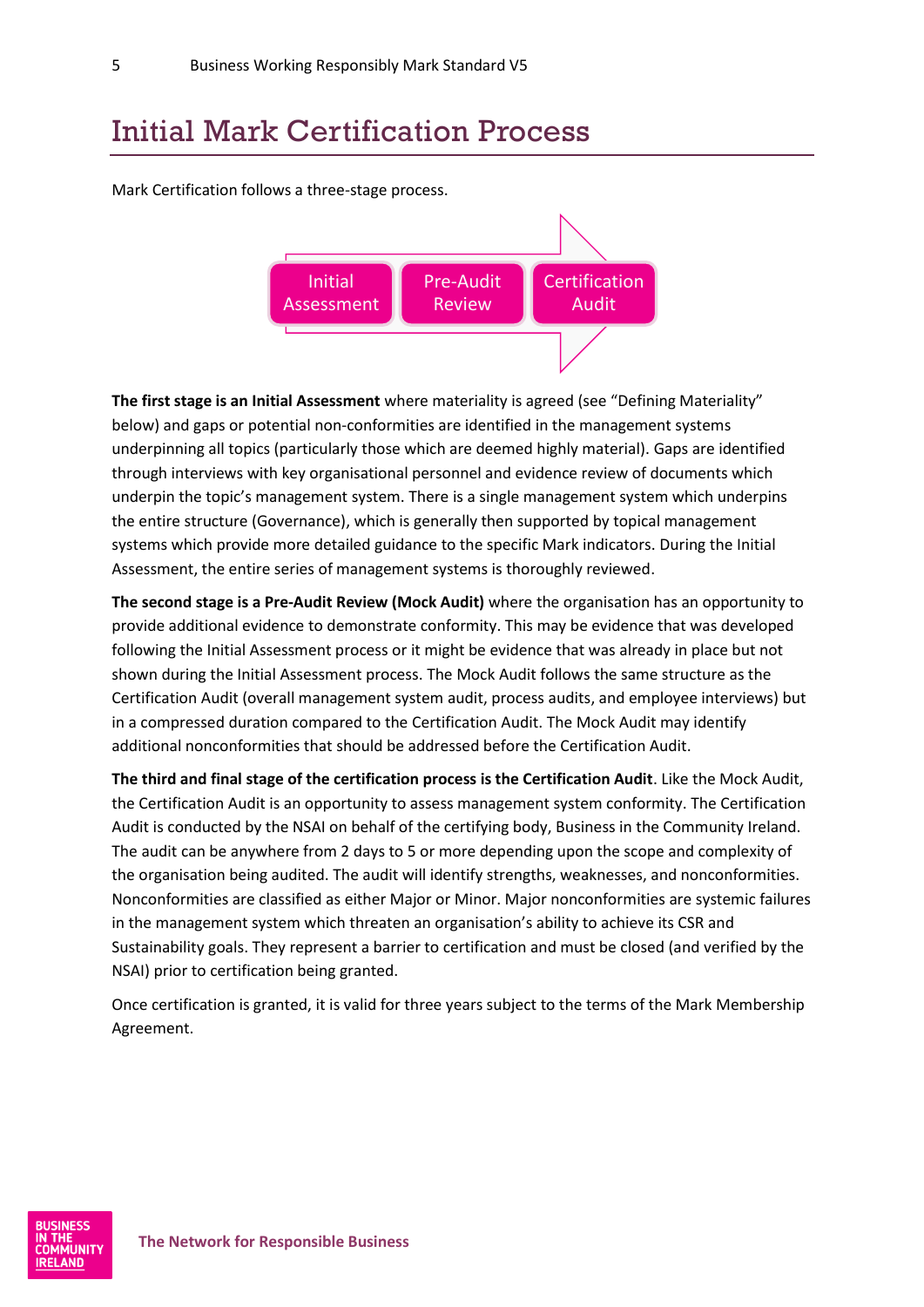### <span id="page-6-0"></span>Mark Certification Cycle



The Mark follows a tri-annual certification cycle as shown in the following diagram.

- **Initial Certification:** Initial verification of implementation of the criteria as outlined in the Business Working Responsibly Mark Standard (Version 5:2021). Additional details are below in the Initial Mark Certification Process section.
- **Surveillance Audits (I & 2):** Annual follow up to verify ongoing compliance with criteria outlined in the Mark Application for Membership to the Scheme.
- **Renewal or Recertification Audit:** The initial certification will be valid for three years from the date of issue. A new audit must be carried out before the certification expiry date. Once this audit is successfully concluded, a new certificate will be issued valid for three years.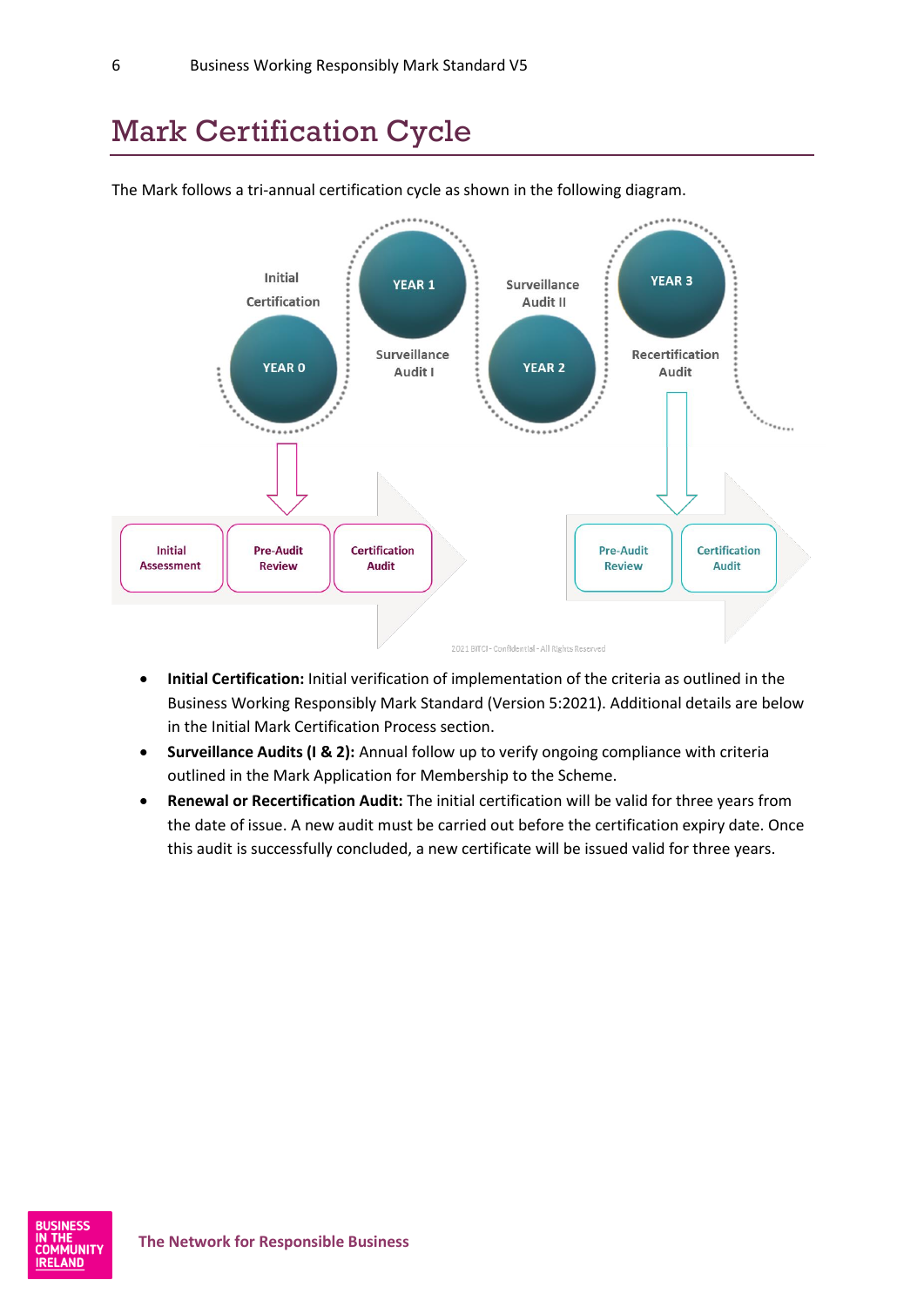# <span id="page-7-0"></span>Defining Materiality

Topic materiality (or relevance) guides the Mark assessment as the organisation is required to present a more robust management system for highly material topics. For the purposes of certification, materiality will be agreed per the criteria below in consultation with the organisation and BITCI subject matter experts during the Initial Assessment phase. It is important to note that identifying materiality is solely for the purpose of achieving the Business Working Responsibly Mark certification and is not intended to be a substitute for a materiality analysis or other formal stakeholder consultation mechanism to determine topical relevance.

#### Highly Material topics

Highly material topics are those that may reasonably be considered strategically important to the organisation and/or reflected by the organisation's or sector's impact on stakeholders.

In general, highly material topics refer to:

- A sectoral priority.
- A core organisational priority or part of the business model.
- The potential for the organisation to impact significantly and directly.
- Formally or informally recognised as highly material by stakeholders.

#### Material topics

- Non-core organisational priority.
- The potential for the organisation to impact to a lesser degree directly or indirectly.
- Formally or informally recognised as material by stakeholders.

#### Non-Material topics

- Little to no ability for the organisation to impact.
- Little to no recognition of this as a priority by the organisation and/or its stakeholders.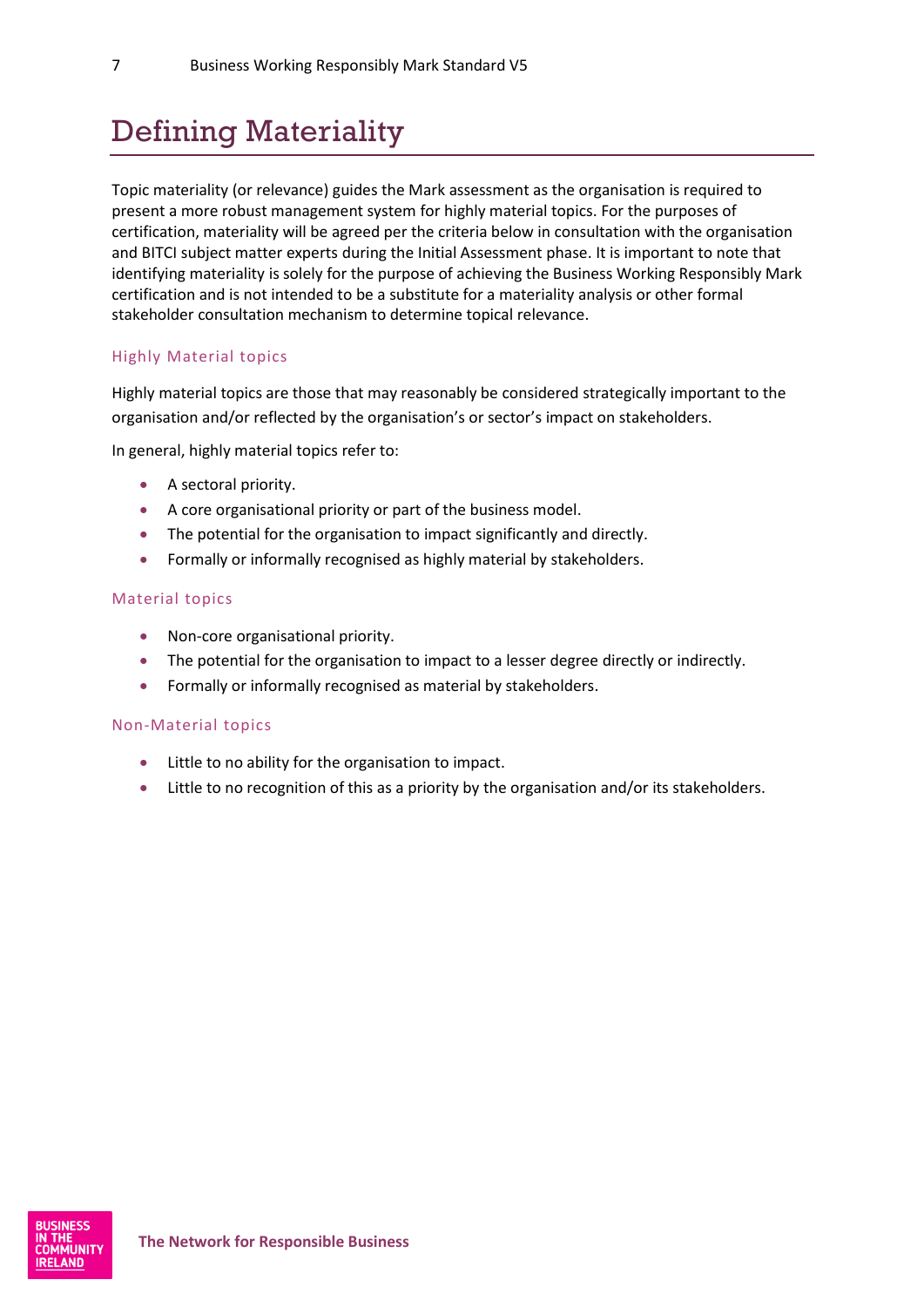### <span id="page-8-0"></span>List of Possible Material Indicators

The Business Working Responsibly Mark examines 15 indicators across the organisation's value chain encompassing a broad scope of CSR & Sustainability. These indicators are assessed for an individual organisation based on the level of materiality as noted on the previous pages.

<span id="page-8-1"></span>

**Note:** In the Mark Standard, all highly material topics will use the term "shall" to denote the mandatory nature of each requirement of the management system. Material topics will use the term "should" to denote the best practice nature of each requirement of the management system.

### <span id="page-8-2"></span>Transitioning from Version 4 to Version 5

Transitioning from Version 4 to Version 5 will occur for new certifications and recertifications from 2022 to 2025, with the intention of all certified organisations migrated to Version 5 by December 2025. For new certifications, this will be a "content only" transition where organisations are brought through the three-stage certification cycle described above using the Version 5 content.

For recertifications, the transition process may be content only (for organisations who certified in 2021 or under the process pilot in 2020) or may be content and process (for organisations who certified prior to 2021 and who did not participate in the 2020 pilot). Regardless of complexity, every organisation will be given sufficient notice and support between 2022 and 2025 to make the transition as efficiently as possible.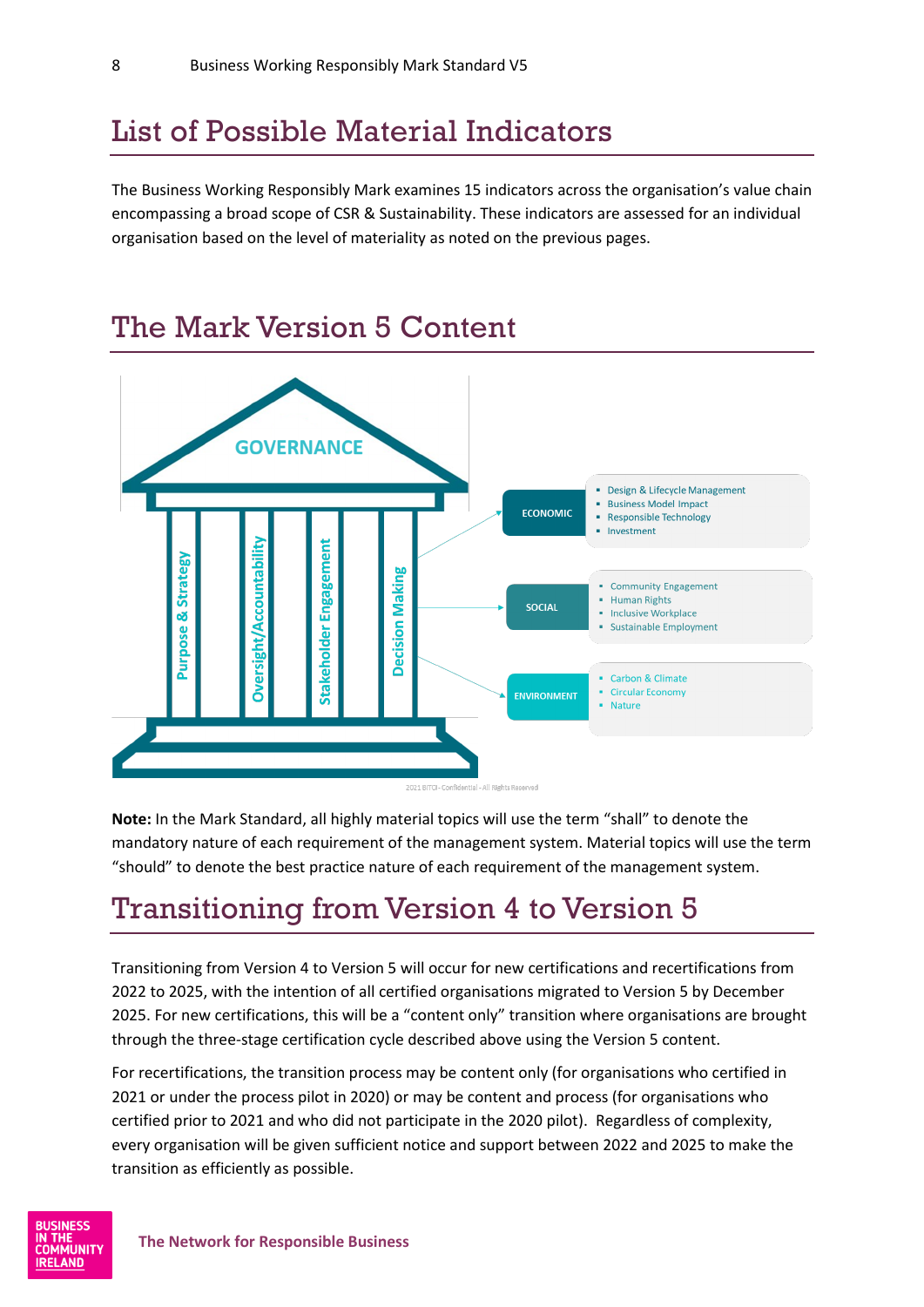### <span id="page-9-0"></span>Standard Structure

The Mark V5 Standard is structured into 4 pillars (Environmental, Economic, and Social which are underpinned by Governance) and within those four pillars there are 15 indicators (or topics). Each indicator follows the same format with four sections: Principle, Maturity Level, Change from Version 4, and Guidance. For reference each indicator has also been aligned with the most relevant Sustainable Development Goal (SDG) and Global Reporting Initiative (GRI) indicator. The following describes the three key sections of each indicator.

#### Principle

Each indicator begins with the Principle (or definition). This provides high level clarity to the scope for the indicator. Here is an example from the Strategic Purpose indicator under Governance.

*Principle: An organisation's purpose reflects the value the organisation brings to society.* 

*Key areas this topic considers:* 

- *How the organisation ensures that its purpose expresses its intentions with respect to the organisation's stakeholders, societal expectations, and nature.*
- *How the organisation ensures that its values and culture are aligned to deliver on its purpose by demonstrating that values are in practice across the organisation, staff are encouraged to apply values in everything they do, and values guide decision-making, especially on complex issues.*
- *How an organisation's strategy incorporates all critical ESG dimensions at its core and balances value generation under present conditions and innovation to generate value for the future.*

#### Maturity Levels

There are three levels of maturity for each indicator described as well, which provided more detailed clarity through example of immature, mature, and highly mature. In order to achieve Mark certification, organisations must be at the Mature level for highly material topics, as it is at this level where a robust management system is required. Again, here is an example from the Strategic Purpose indicator under Governance.

|           | <b>Immature</b>            |           | <b>Mature</b>              | <b>Highly Mature</b>         |
|-----------|----------------------------|-----------|----------------------------|------------------------------|
| $\bullet$ | A purpose that is not      |           | • An overarching strategic | • A purpose that is as much  |
|           | aligned with stakeholders, |           | purpose and a robust       | defined by                   |
|           | societal expectations, and |           | management system in       | social/environmental value   |
|           | nature/environmental       |           | place to ensure continuous | as it is by profit.          |
|           | priorities.                |           | improvement toward long    | • A comprehensive and        |
| ٠         | Disjointed and incomplete  |           | term goals.                | innovative business case.    |
|           | CSR/Sustainability         |           | Medium to long-term        | Deep and progressive view    |
|           | strategies that are not    |           | focus.                     | of systemic issues which are |
|           | connected with the value   | $\bullet$ | Top-down governance and    | being actively addressed     |
|           | the organisation brings to |           | embedded into the          | through the organisation's   |
|           | others.                    |           | organisation's operations. | purpose.                     |

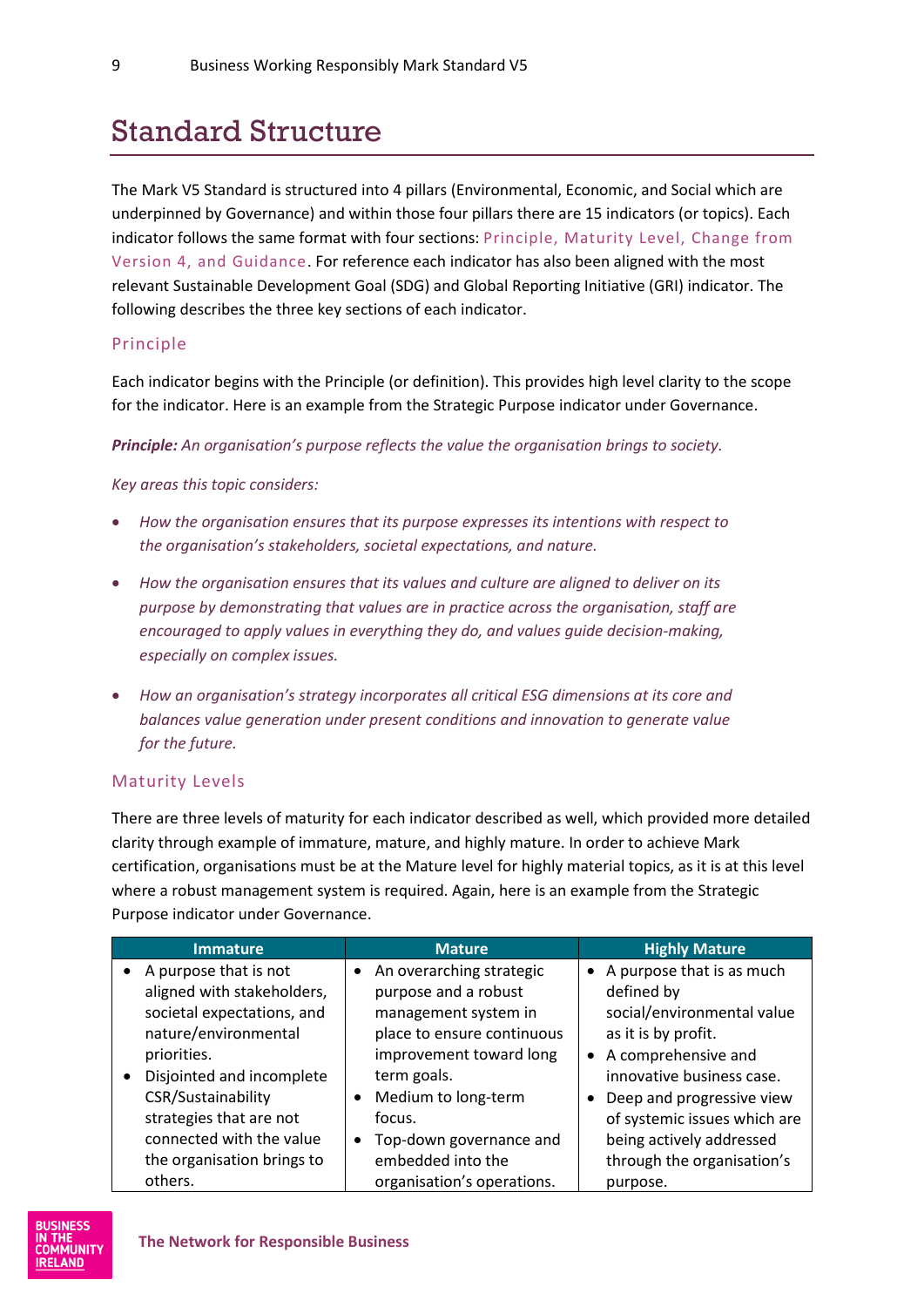| Values put into practice in<br>everyday actions | Demonstrated cross-<br>$\bullet$<br>industry partnerships and<br>advocacy to advance<br>societal awareness and |
|-------------------------------------------------|----------------------------------------------------------------------------------------------------------------|
|                                                 | engagement.                                                                                                    |

#### Change from Version 4

The change from Version 4 is provided as well to help provide clarity, particularly for recertifying organisations who would be more familiar with the prior five pillars and twenty-two indicators. Some are not significantly changed, some are quite dramatically changed, and as can be expected, some are completely new. Here is an example from again, the Strategic Purpose indicator under Governance: "*Expanded in scope and ambition from CSR Management and Communications which provided a foundational governance structure for all topics under the five Mark pillars. This version requires a more holistic approach more strategically aligned with business strategy."*

#### Guidance

The final section for each indicator is Guidance which provides guidance in terms of adhering to the management system elements of the Mark V5 Standard. Each indicator follows more or less the same management system structure. There is some variation between indicators, but for every indicator with the exception of the role of the Governing Body (which contains explicit guidance regarding their oversight and accountability function) the following criteria is required. As stated above, highly material topics reference the term "shall" to indicate mandatory criteria and material topics reference the terms "should" to indicate best practice criteria.

- Context: The organisation shall/should have formal structures in place, guided by organisational values and codes of conduct that support INDICATOR NAME.
- The organisation shall/should undertake due diligence to identify, assess, prevent, monitor, and communicate the nature and extent of the opportunities and uncertainties or risks it faces in managing INDICATOR NAME.

Due diligence shall/should include assessing the external environment including seeking stakeholder views, analysing customer and competitor information, monitoring industry and other relevant trends, and performing regular assessments of internal organisational capacity (strengths/weaknesses) and priorities.

- Leadership: The organisation shall/should have a documented commitment approved by the Governing Body, to conduct, establish, manage, and continually improve INDICATOR NAME. This documented commitment ideally would be regularly reviewed by key stakeholders and available to the public.
- The Governing Body shall/should provide rigorous oversight of INDICATOR NAME processes. This includes overseeing how the organisation's planning and resourcing activities are conducted to understand stakeholder needs and fully incorporate stakeholder feedback. The organisation's leadership (including the Governing Body) shall/should act as an advocate for change, communicating and inspiring action across the organisation.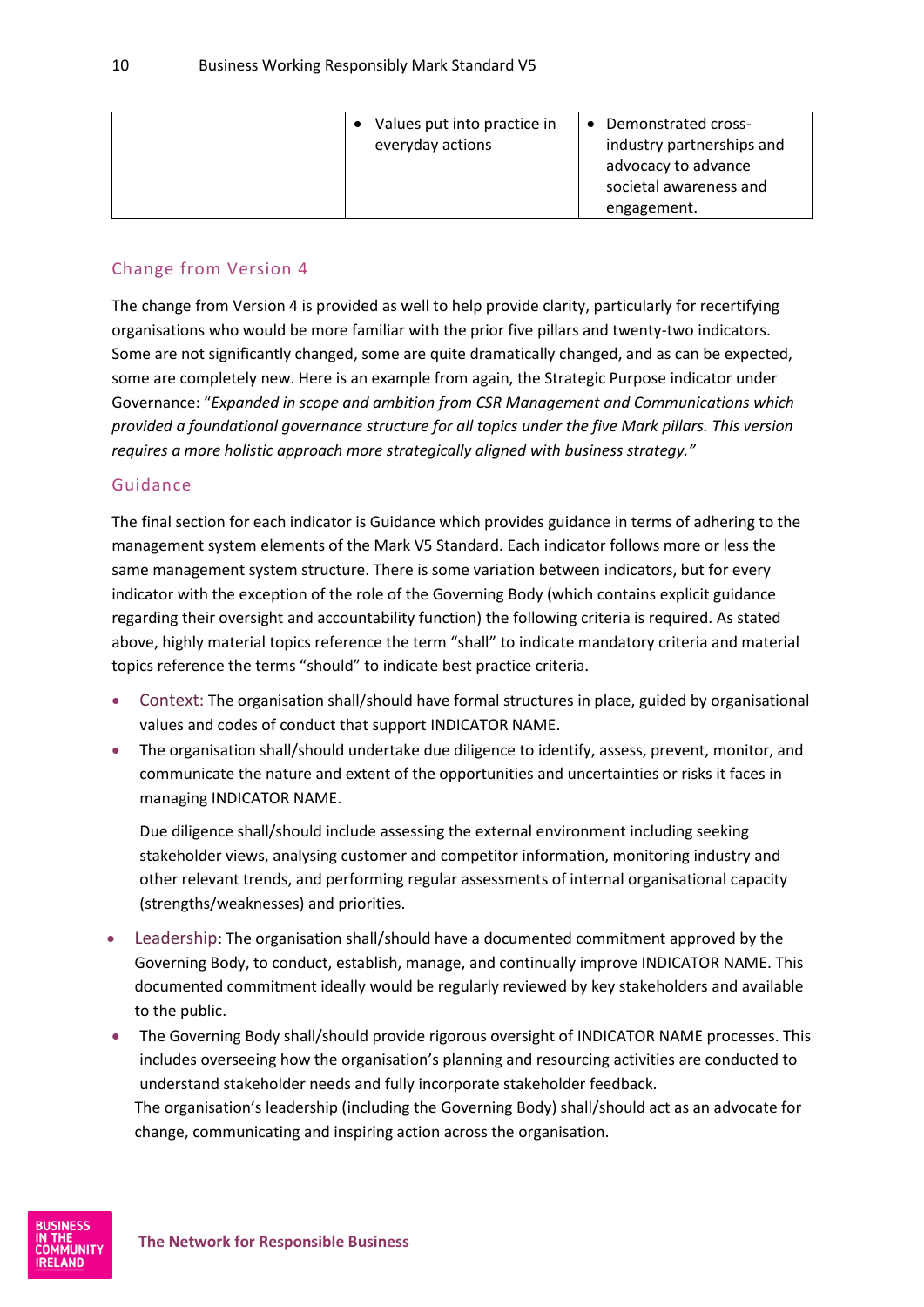- Planning: The organisation shall/should undertake INDICATOR NAME planning activities. Objectives, targets, and metrics that flow from commitments shall/should be set, resourced, and communicated.
- Acting**:** The organisation shall/should mobilise skilled resources and sufficient funding to take meaningful and measurable actions to achieve its plans.
- Evaluation: The organisation shall/should establish concrete measures to assess progress toward the established objectives and whenever possible, the impact of actions being taken. Measures should be tracked and regularly reported to relevant stakeholders (including but not limited to senior leadership and the Governing Body).
- Improvement**:** The organisation shall/should operate a formal continuous improvement process for INDICATOR NAME. The process should involve horizon scanning to identify trends and risks/opportunities, an assessment of the effectiveness of actions taken against existing objectives in achieving strategic commitments, and plan adjustments as necessary.
- The organisation's improvement process shall/should provide proactive course correction and reactive investigation and resolution mechanisms to ensure it achieves near term objectives and matures the INDICATOR NAME process.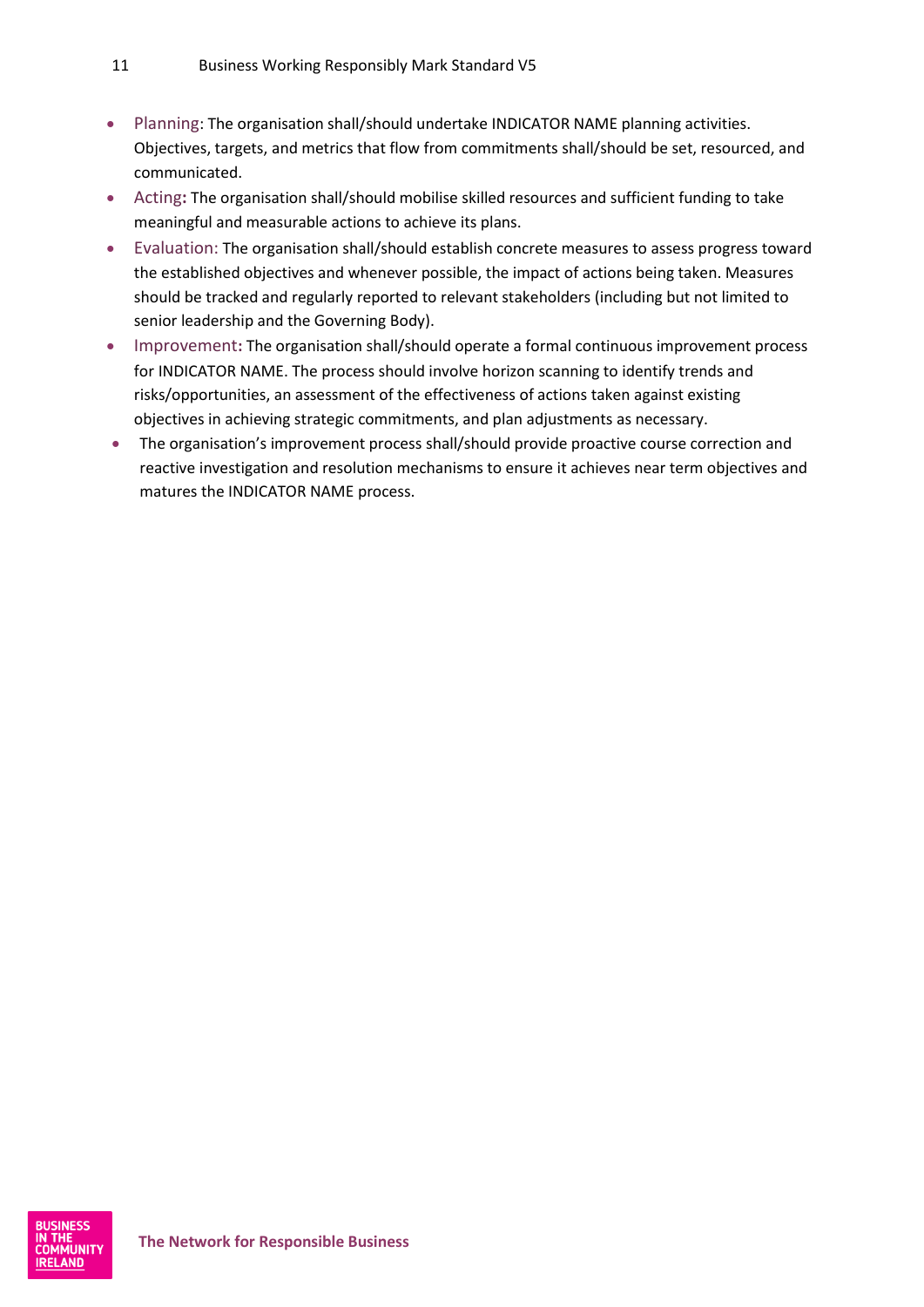### <span id="page-12-0"></span>Want to Know More?

Established in 2010, the Business Working Responsibly Mark ('the Mark') has become one of Ireland's top standards for CSR and Sustainability. If your organisation would like to know more about the Mark or would like to become one of our certified companies, please contact your Advisor (for members) or Maureen O'Donnell ([modonnell@bitc.ie\)](mailto:modonnell@bitc.ie), BITCI's Mark Lead, to schedule an appointment to discuss requirements, timelines, fees, and to answer any questions you may have.